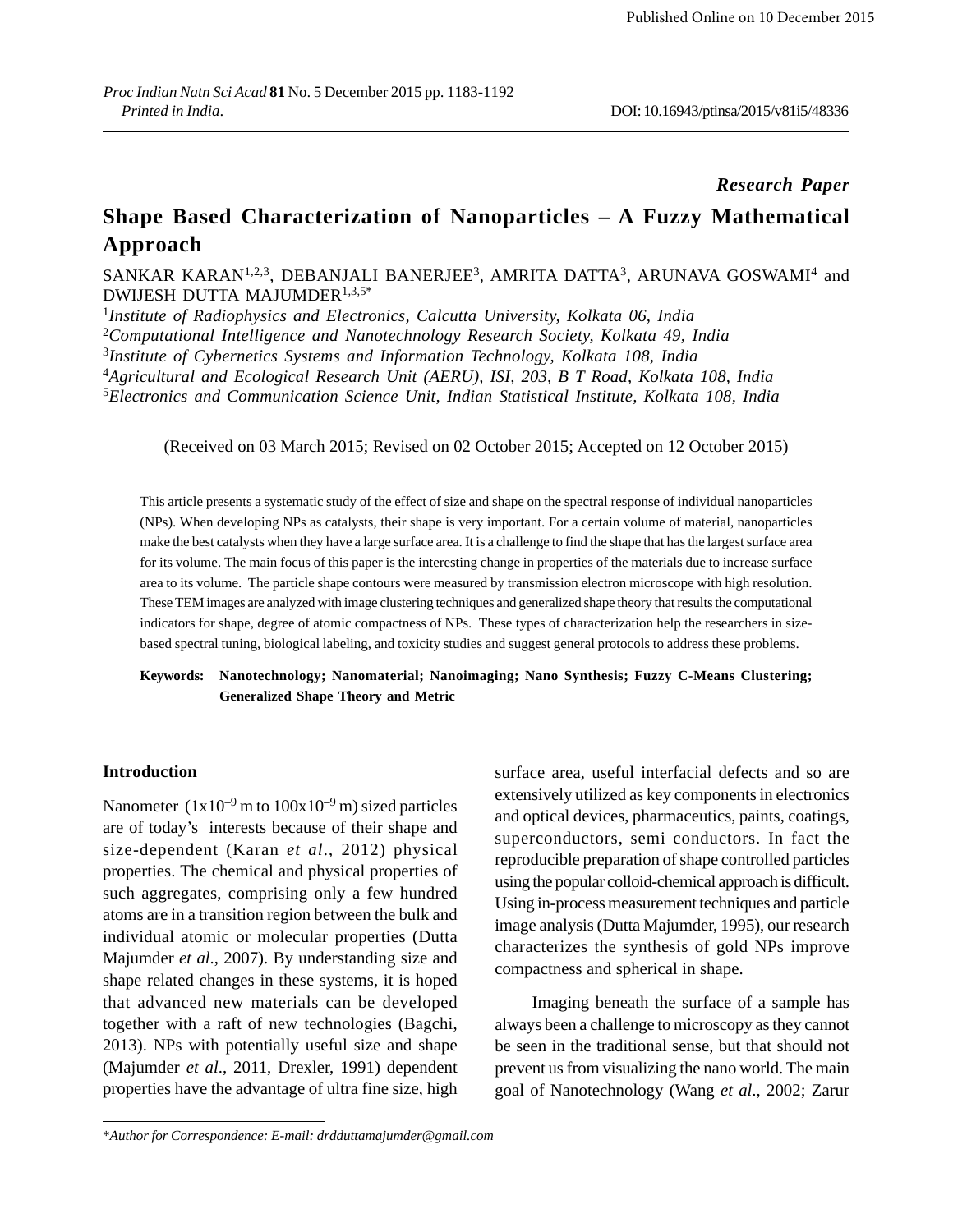and Ying, 2000; Shi *et al*., 1999) is to analyze and understand the properties of matter at the atomic and molecular level. Non-destructive, nanoscale characterization techniques are needed to understand both synthetic and biological materials (Andersen *et al*., 2009; Douglas *et al*., 2009). In this paper we propose new nanoscale image-based characterization techniques to analyze and synthesis nanoscale images that require algorithms to perform image analysis under extremely challenging conditions such as low signal-to-noise ratio and low resolution. To achieve this, we developed imaging tools that are able to enhance images, detect objects and features and analyze particle size and shape (Soo Ai *et al*., 2012; Hieda *et al*., 2008; Dutta Majumder 1995). Here we present the algorithms, describe their representative methods, and conclude with several promising directions of future investigation. Nano scale image processing allows us to understand unique properties of matter at atomic and molecular level spanning a wide range of applications in areas such as nano-biomedicine, nano-chip manufacturing, material sciences, nano-agri-biotechnologies and environmental (Lehr *et al*., 2011; Tarasenko *et al*., 2010; Burello and Worth, 2011; Holden *et al*., 2012; Greish *et al*., 2012; Candeloro *et al*., 2011; Donaldson *et al*., 2004; Monteiro-Riviere and Tran, 2007).

### **Nanoscale Imaging Devices**

Images at the nanoscale are obtained by measuring the reactive force resulting from the interaction of a nanoscale mechanical stylus-like probe with the specimen's surface. Atomic Force Microscopy (AFM) is an example of such a technique. In Fig. 1 of an image is limited by the radius of curvature of the scanning tip. Additionally, image artifacts can occur if the tip has two tips at the end rather than a



**Fig. 2: Setup of a Scanning Tunneling Microscope**

we illustrate the visualization range for the currently available major microscopes along with examples of structures that are visualized at those scales. For comparison purposes, the diagrams are also includes examples of the resolution range (Figs. 2 and 4) achieved by optical microscopy (Leung *et al*., 2012; Ramachandra *et al*., 2011; Schaper *et al*., 2006; Yao and Wang, 2005).

We described the principles of operation of some electron microscopes of our interest. A high-quality resolution for an STM is considered to be 0.1 nm lateral resolution and 0.01 nm depth resolution and with this resolution, individual atoms within a sample can easily be imaged and manipulated. The resolution



**Fig. 1: Resolution range achieved by optical microscopy**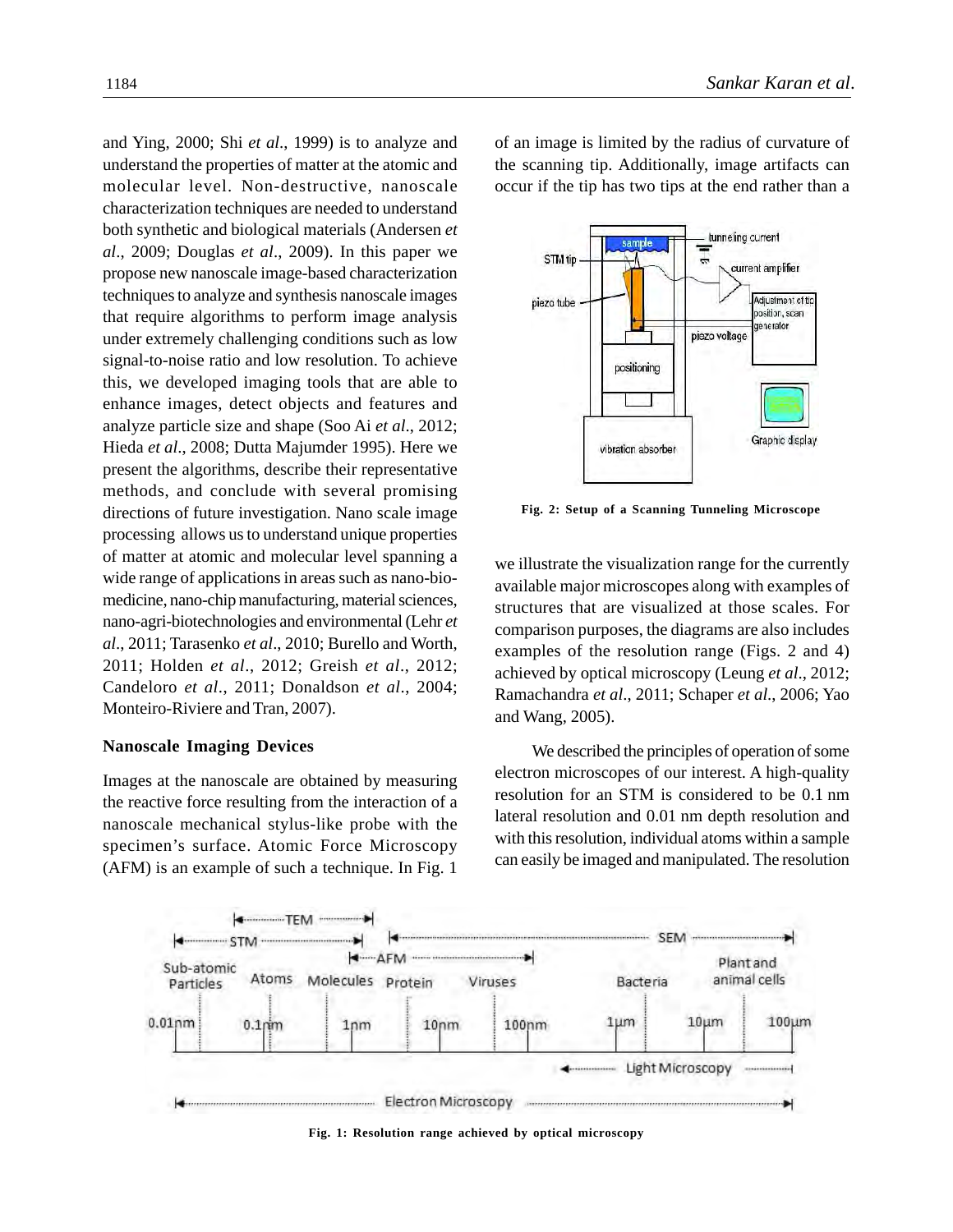

**Fig. 3: Schematic Diagram of an SEM**

single atom; this leads to "double-tip imaging," a situation in which both tips contribute to the tunneling.

### *Scanning Tunneling Microscope (STM)*

The STM tip is mounted on a piezotube, which is deformed by applied electric fields. This deformation translates into lateral and vertical manipulation of the tip. Through an electronic feedback loop the position of the tip is adjusted according to the tunnelling current (constant current mode) and a two-dimensional current contour is recorded. This contour encodes all the information about the measurement.

### *The Scanning Electron Microscope (SEM)*

SEM uses electrons reflected from the surface of a specimen to create a 3-dimensional image of specimen's surface features.

### *Atomic Force Microscopy (AFM)*

Sample mounted on a piezoelectric scanner is scanned against a short tip and the cantilever deflection is usually measured using a laser deflection technique. The force (in contact mode) or the force gradient (in noncontact mode) is measured during scanning. Probe can touch the surface. Maintains a constant very small force.

High resolution (x-y: 2-10 nm, z: 0.1 nm) Suitable for all surfaces. In contrast to the micro-fabrication



**Fig. 4: Schematic Diagram of an AFM**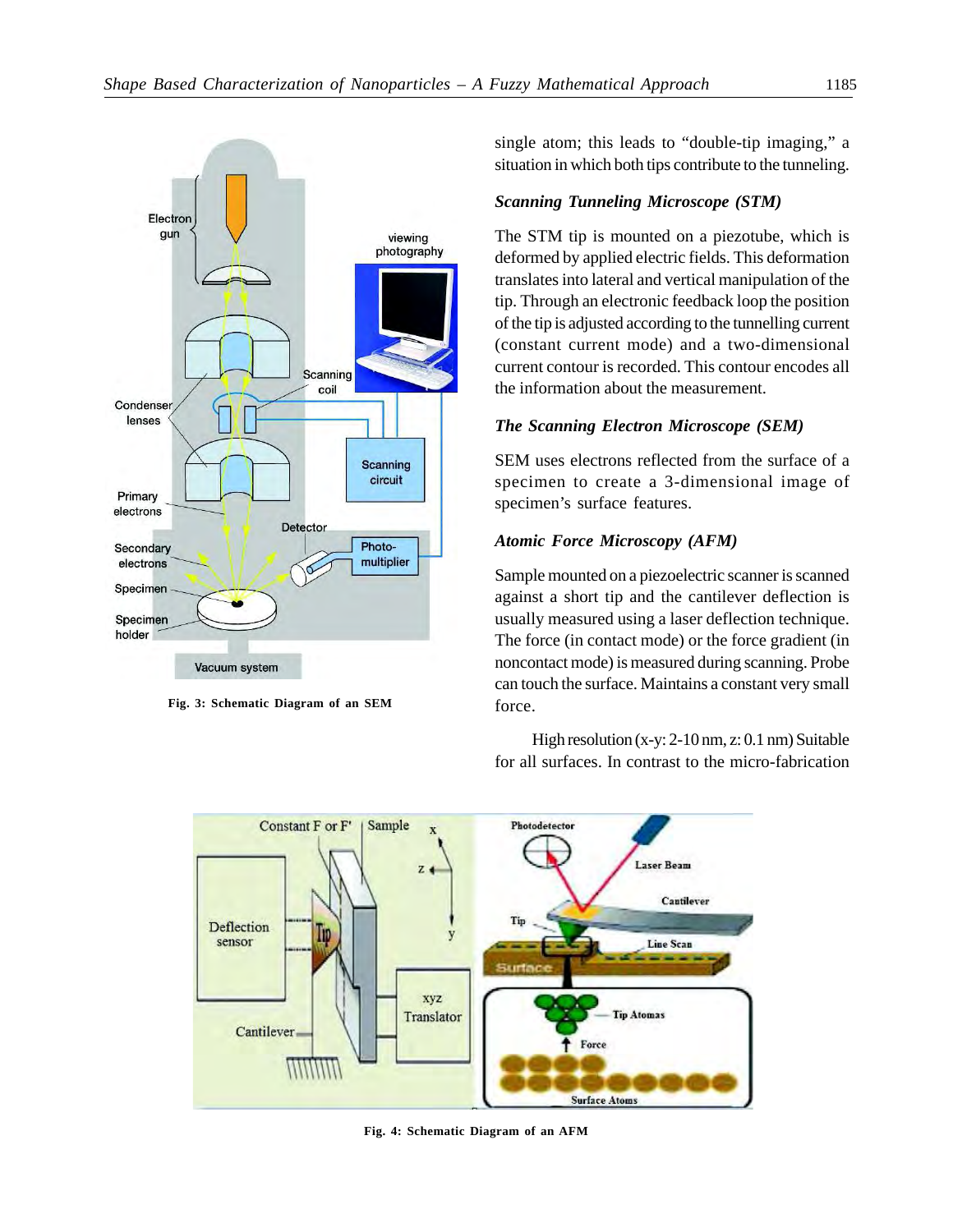technology as in semiconductor and MEMS (Micro Electromechanical Systems) industries nano fabrication utilize "top down" and "bottom up" methods. Shape, surface area, ratios of volume and surface area are very important properties along with self assembly. Structures are self assembled by taking advantage of these and some not yet fully known properties, that are being inspired by 'nature' as biological structures are typically self assembled at the nano scale range using molecular interactions such as Van Der Walls Force, Electrostatic force, Hydrophobic, Hydrogen bond.

### **Materials and Methods**

Thiol, aspartic acid, Citrate protected gold nanoparticles of different size and shape were synthesized in the laboratory. Transmission Electron Microscopy (TEM) and spectroscopy study for Imaging and particle size distribution of Gold NPs were performed to observe the topology of the particles. These images are processed by fuzzy logic based clustering techniques. Mean diameter and compactness are measured automatically through algorithms by counting pixels belonging to every cluster. Surface(S) to Volume (V) ratio was measured considering the NPs are spherical in nature. Packing density is obtained by measuring the imperfections/ defects from its segmented TEM images. Results are observed, compared with existing method and chemical measurement and manual counting.

### *Nano scale Image Data Clustering Using Fuzzy C-Means (FCM)*

TEM Image data of Gold NPs were (20 nm) classified using fuzzy C-Means clustering (James C. Bezdek, 1984; Karan *et al*., 2011) algorithm to separate the particle from its background, identify the defect and also the molecular arrangement inside the particle and developed an iterative optimization procedure for classification. Let  $X = \{X_1, X_2, \dots X_n\}$ be a set of samples to be clustered into *c* classes. Here we consider color as a feature for classification in RGB (red, green, blue) color space. The criterion function used for the clustering process is

1186 *Sankar Karan et al*.

$$
J(V) = \sum_{k=1}^{n} \sum_{x_k \in C_1} |x_k - v_i|^2
$$
 (1)

Where  $v_i$ , is the sample mean or the center of samples of cluster *i*, and  $V = \{v_1, ..., v_c\}$ . To improve the similarity of the samples in each cluster, we can minimize this criterion function so that all samples are more compactly distributed around their cluster centers. Membership values  $(u's)$  are assigned as per FCM algorithm.

In summary, the c-means clustering procedure consists of the following steps:

- S-1: Determine the number of clusters c.
- S-2: Partition the input samples into c clusters based on an approximation. If no rule of approximation exists, the Samples can be partitioned randomly.
- S-3: Compute the Cluster Centers  $\bullet$
- S-4: Assign each input sample to the class of  $\bullet$ the closed cluster center.
- Repeat steps 3 and 4 until no change in *J* can be made and the algorithm converges.

For cluster validity, we consider three types of measures: partition coefficient, partition entropy and compactness and separation validity function.

### *Shape Based Image Registration of Gold NP's*

The perception of shape has been used for pattern recognition, computer vision, shape analysis (Soo Ai *et al*., 2012; Dutta Majumder 1995), and image registration. Here we proposed a generalized method of shape analysis and shape based similarity measures, shape distance and shape metric to measure the NPs shape. The shape of an object can be defined as a subset X in  $\mathbb{R}^2$  if (a) X is closed and bounded, (b) Interior of  $X$  is non-empty and connected and  $(c)$ Closure property holds on interior of X. This representation of shape remains invariant with respect to translation, rotation and scaling. Moreover another object Y in  $\mathbb{R}^2$  is of same shape to object X  $\mathbb{R}^2$  if it preserves translation, rotation and scaling invariance.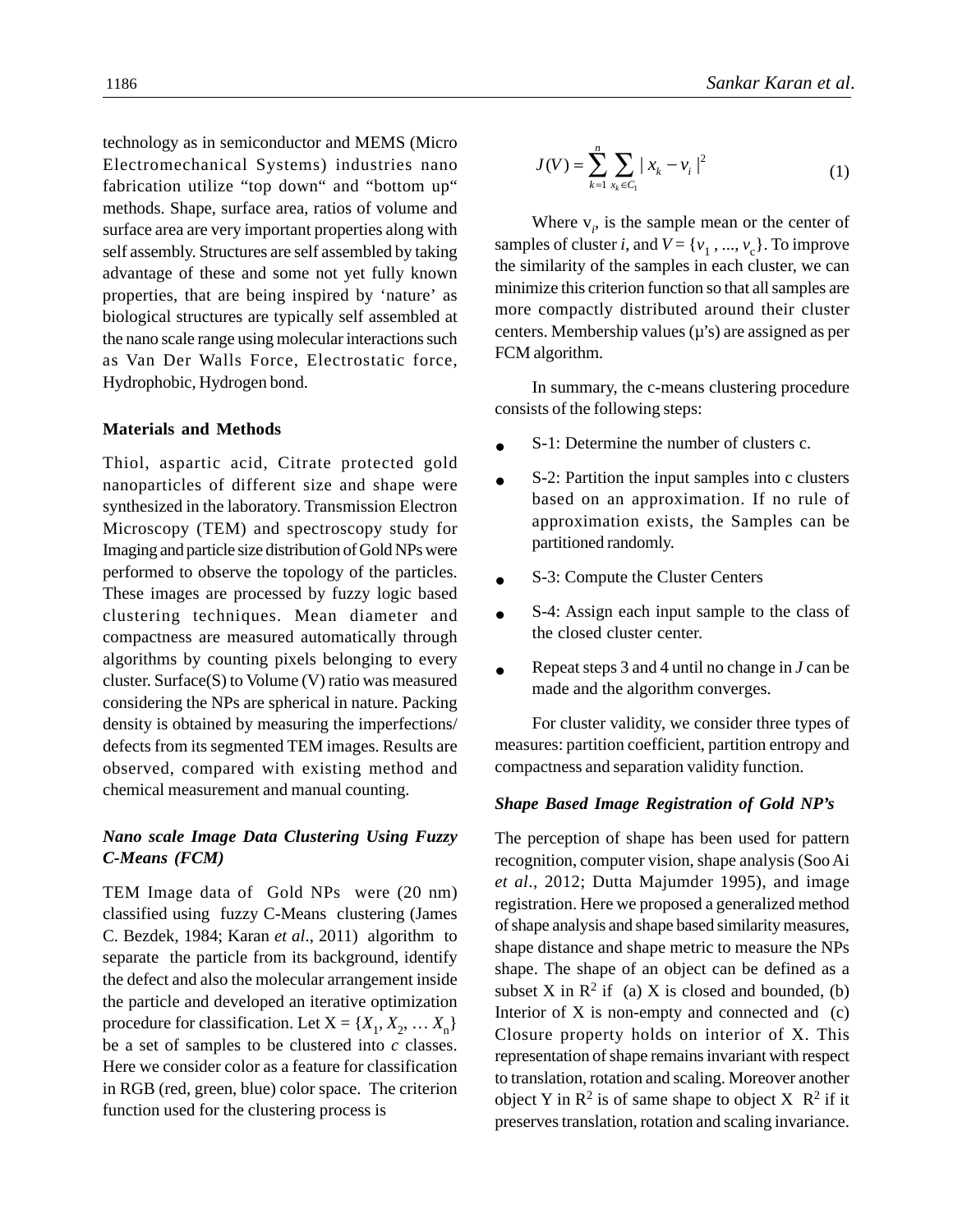In term of set these three transformations can be represented as

Translation : 
$$
Y = \{(x + a), (y + b): x, y \mid X\}
$$
 (2)

Rotation :  $Y = \{P1(), P2()X\}$  where P1

$$
& P2 are rotation around x and y axes. \tag{3}
$$

Scaling : Y = {(kx, ky): x, y X} 
$$
(4)
$$

Distance  $d_1$  between shape X and Y in F is defined as follows:

$$
d_1(X,Y) = m_2[(X-Y)(Y-X)]
$$
 (5)

where  $m_2$  is Lebesgue measure in  $R^2$  and  $d_1$  satisfies following rules: (i)  $d_1(X,Y)$  0, (ii)  $d_1(X,Y) = 0$  if and only if  $X = Y$  (iii)  $d_1(X, Y) = d_1(Y, X)$  and (iv)  $d_1(X, Y)$  $+ d_1(Y,Z) d_1(X, Z)$ . We consider, two nano particles are of same shape if and only if one of the image is translation, scaling and rotation of other.

Shape extraction and similarity measure

To extract the feature of the boundary of the Region of Interest (ROI) it is helpful to represent the closed contour with a set of direction. The direction code may be taken among "n" selected points on the contour, which has same distance between any two consecutive points. The direction d makes an angle 45 with direction i, where real number d 1 to 8 and  $i =$ (1,2,..8). Let  $d_m = (d_{ij}), j = 1$  to n where m = A, B are the contour starting from each reference point A and B and are denoted by  $d_A$  and  $d_B$  respectively (Fig. 5). If  $d_2$  is a rotation of  $d_1$  then  $d_2 = d_1 +$  for any real number. For all j we can write  $d_2 = d_1 + j$  and the distance function D, in terms of the direction code between the contour of interest and the model is defined as:

$$
D(d_1d_2) = \sum_{j=1}^{n} \min((d_{1j}d_{2j}), 8 - (d_{1j}d_{2j}))
$$
 (6)



The normalized value of D is D/n and the shape similarity measure between the two shapes is given  $by = 1-D/n$ , smaller value of D indicates higher degree of similarity.

#### **Experimental Procedure and Results**

#### *Nanoparticles Synthesis*

Synthesis of thiol protected gold nanoparticle

Aqueous solution of  $\mathrm{HAuCl}_4$  is mixed with solution of ToABr in toluene. Vigorous stirring causes transfer of  $HAuCl<sub>4</sub>$  into the organic layer. Dodecanethiol is added to the organic phase followed by addition of aqueous solution of NaBH4 is slowly added with vigorous stirring. Aqueous solution of sodium borohydride is slowly added with vigorous stirring. A deep brown coloured solution appears at the interface. Excess ethanol is added to the separated brown coloured solution and kept overnight which causes precipitation of GNP. The ethanol solution is filtered with nylon filter and the precipitate is re-dispersed in toluene. Imaging of NPs and its spectral responses are shown in Fig. 6.

Synthesis of aspartic acid protected gold nanoparticles

 $90$  ml of  $10^{-4}$ M aqueous solution of chloroauric acid is prepared. The solution is heated up to boiling condition. 10 ml of  $10^{-2}M$  aspartic acid solution is added to the boiling solution. Aspartic acid acts as the reducing agent. The reduction process is continued under constant stirring. Heating is stopped. The reduction of the metal ions is evident with appearance of red color. Imaging of NPs and its spectral responses are shown in Fig. 7.

Synthesis of Citrate capped gold nanoparticle

50 ml of 1mM aqueous solution of chloroauric acid is prepared. The solution is heated up to boiling under reflux condition. 5 ml of 1% tri sodium citrate dihydrate solution is added to the boiling solution. Sodium citrate here reduces the gold chloride. Stirring was continued until the color of the solution gradually changed from faint yellowish to clear to grey to purple to deep purple, and finally wine-red. Negatively **Fig. 5 Chain code representation** charged citrate ions were absorbed onto the GNPs,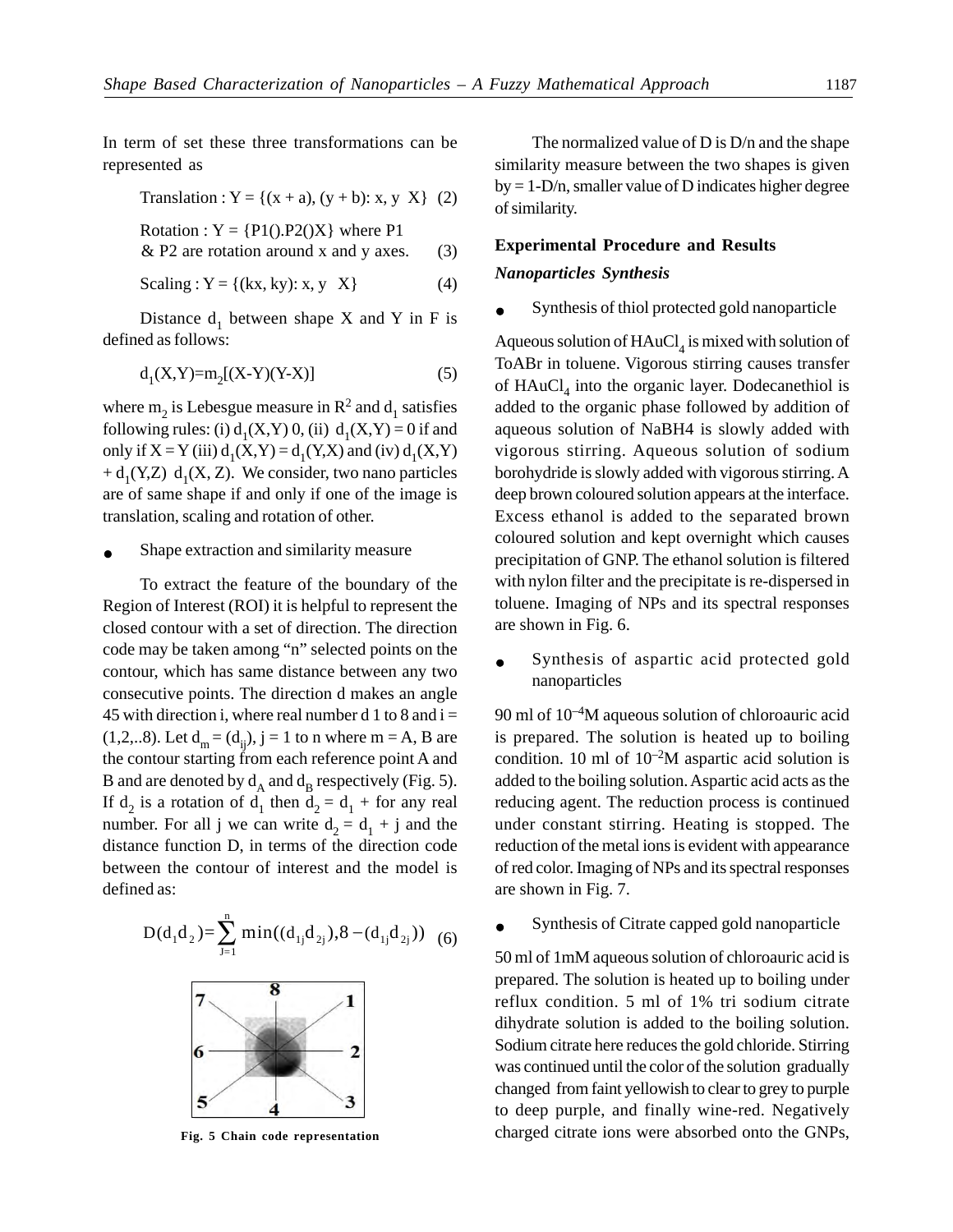introducing the surface charge that repels the particles and prevents them from aggregation. Imaging of NPs and its spectral responses are shown in Fig. 8.

# *Imaging and Characterization of Capped Gold Nanoparticles*





800

**Fig. 6: A: Interface colour of thiol capped gold nanoparticle, B: TEM image of thiol capped GNP 2nm, C: TEM image of thiol capped GNP 3-5nm and D: Surface Plasmon peak of thiol capped gold nanoparticle** A

200



**Fig. 7: A: Interface colour of aspartic acid capped gold nanoparticle, B: TEM image of aspartic acid capped GNP 13-20nm, C: Surface Plasmon peak of aspartic acid capped gold nanoparticle and D: pH stability study of aspartic acid capped gold nanoparticle**

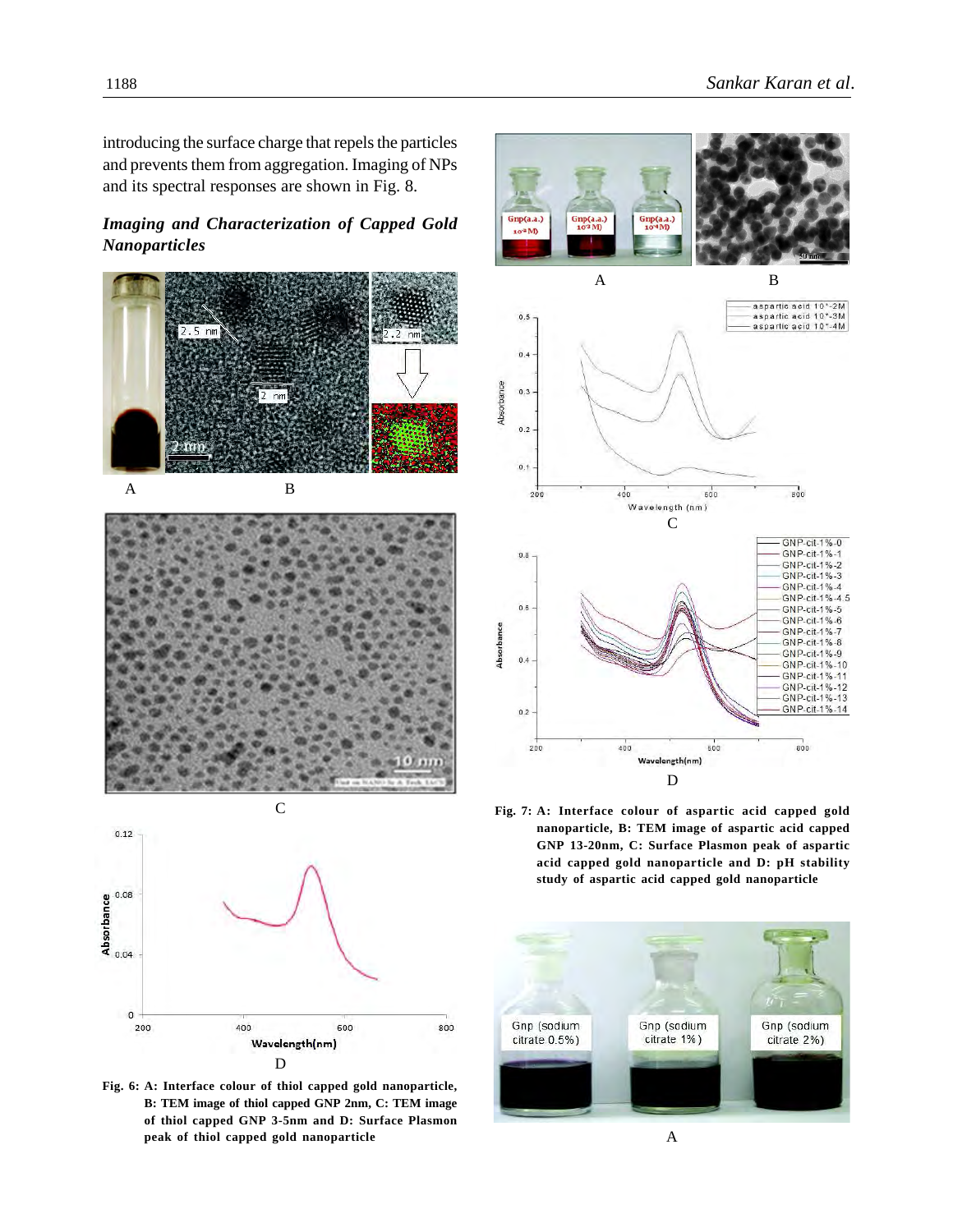





**Fig. 8: A: Interface colour of Citrate capped gold nanoparticle, B: TEM image of Citrate capped gold nanoparticle, 11-13nm and C: pH stability study of Citrate capped gold nanoparticle**





**Fig. 9: A: Original TEM Image of Gold nanoparticles 20nm, B: Segmented TEM Image of Gold nanoparticles 20 nm in 3 classes**

## *Shape tracing and size distribution of Gold Nanoparticles using Fuzzy C-Means Clustering and Generalized Shape Theory*

The digital image of gold nanoparticles have been analyzed with the help of FCM, to isolate the image from the background and generalized shape theory to

**Table 1: Pixel value with membership after clustering into 3 classes, with cluster centre**

|   | R<br>G                |      | B              |         | Initial assignment |         |              | After 9th iterations |                  |  |
|---|-----------------------|------|----------------|---------|--------------------|---------|--------------|----------------------|------------------|--|
|   |                       |      |                | $\mu_1$ | $\mu_2$            | $\mu_3$ | $\mu_1$      | $\mu_2$              | $\mu_3$          |  |
|   | 111                   | 111  | 111            | 0.37    | 0.1                | 0.53    | 0.02         | 0.72                 | 0.26             |  |
|   | 111                   | 111  | 111            | 0.12    | 0.74               | 0.14    | 0.02         | 0.72                 | 0.26             |  |
|   | 127                   | 127  | 127            | 0.86    | 0.1                | 0.04    | $\mathbf{0}$ | 0.99                 | $\boldsymbol{0}$ |  |
|   | 131                   | 131  | 131            | 0.61    | 0.1                | 0.29    | $\mathbf{0}$ | $\mathbf{1}$         | $\boldsymbol{0}$ |  |
|   | 145                   | 145  | 145            | 0.36    | 0.1                | 0.54    | 0.04         | 0.92                 | 0.05             |  |
|   | 160                   | 160  | 160            | 0.11    | 0.74               | 0.15    | 0.19         | 0.71                 | 0.1              |  |
|   | 183                   | 183  | 183            | 0.85    | 0.1                | 0.05    | 0.66         | 0.27                 | 0.07             |  |
|   | 212                   | 212  | 212            | 0.6     | 0.1                | 0.3     | 0.99         | $\mathbf{0}$         | $\boldsymbol{0}$ |  |
|   | 218                   | 218  | 218            | 0.35    | 0.1                | 0.55    | $\mathbf{1}$ | $\mathbf{0}$         | $\boldsymbol{0}$ |  |
|   | 206                   | 206  | 206            | 0.1     | 0.74               | 0.16    | 0.97         | 0.02                 | 0.01             |  |
|   | 207                   | 207  | 207            | 0.84    | 0.1                | 0.06    | 0.98         | 0.02                 | 0.01             |  |
|   | 215                   | 215  | 215            | 0.59    | 0.1                | 0.31    | 1            | $\overline{0}$       | $\boldsymbol{0}$ |  |
|   | <b>Cluster Centre</b> |      |                |         |                    |         |              |                      |                  |  |
|   | Color V1              |      | V <sub>2</sub> | V3      |                    |         |              |                      |                  |  |
|   | R                     | 87.3 | 46.5           | 11.9    |                    |         |              |                      |                  |  |
|   | G                     | 13.3 | 83.9           | 38.9    |                    |         |              |                      |                  |  |
| A | B                     | 52.8 | 12.8           | 91.3    |                    |         |              |                      |                  |  |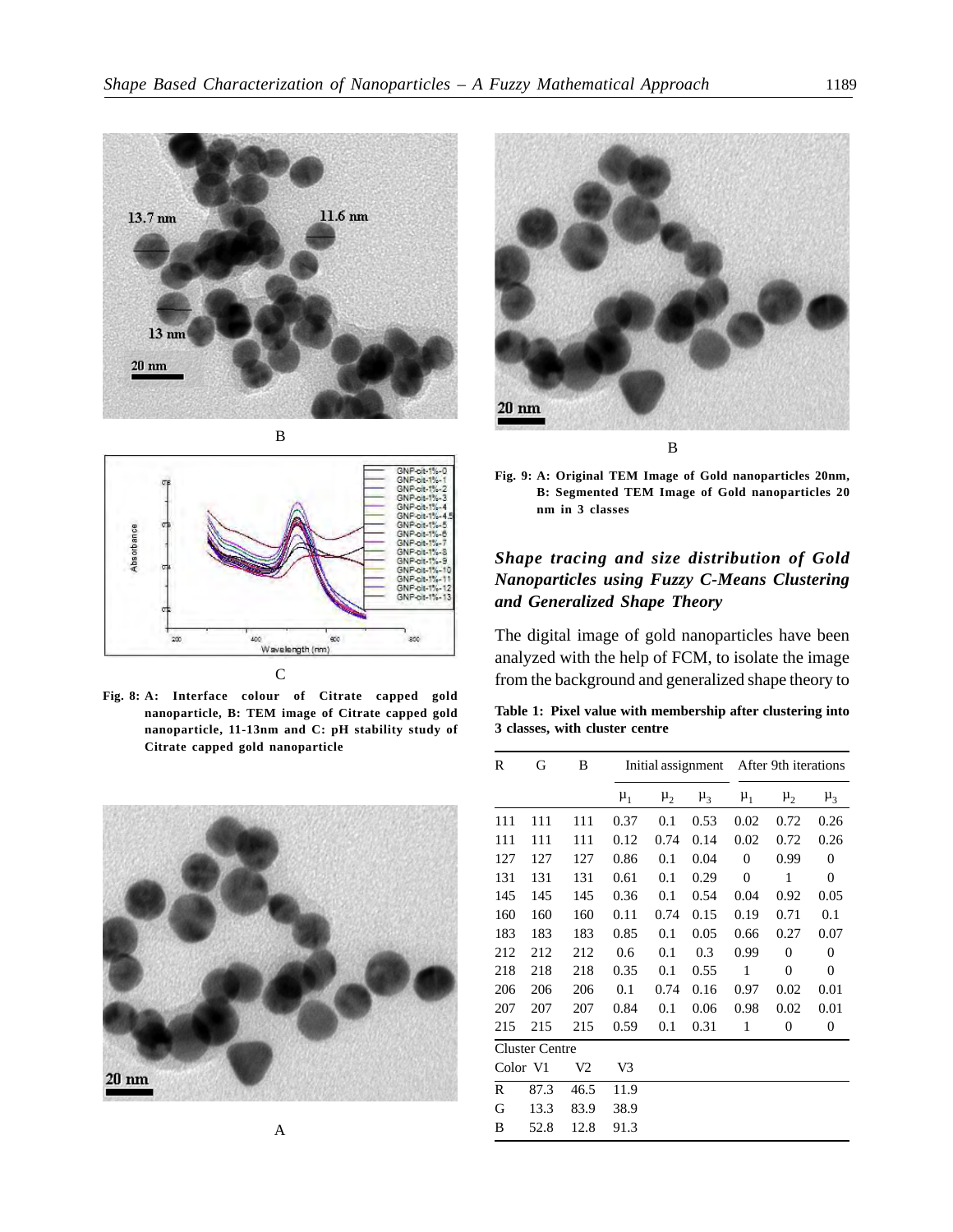fins the shape as well as surface area as shown in Figs. 9 and 10. The defect, surface area and surface area to volume ratio have been calculated considering the pixel count, the result shown in Table 1 and in Figs. 11, 12.



**Fig. 10: Trace of Gold nanoparticles 20nm for its shape measurement in TEM image**

### **Conclusion**

The process of isolating important regions of an image into components is generally referred as image segmentation. We have presented a novel and simple method for measurement of the size, shape and other spectral response of gold NPs. In this paper to isolate *Packing Density and S/V Measurement of Gold NP's (2nm)*



**Fig. 11: Calculation Table for S/V of Gold NPs of 2nm range with its normal value**

the gold NPs from its backgrounds and also to find the overlapping regions in the image we have applied fuzzy c-means clustering algorithm on TEM images as shown in Fig. 9A and B. Pixel wise measurement of the area and diameter of NPs gives accurate and better results in dimensioning process. Though we have concentrated on gold NPs, but our theory is general and can be applied on any type of classification problem. The Polymer based nanocomposites



**Fig. 12: A: Comparison of S/V of Gold NPs of 2nm range with its normal value and B: Surface plot of Packing Density. X-Defect, Y-molecule occupied, Z-Packing Density**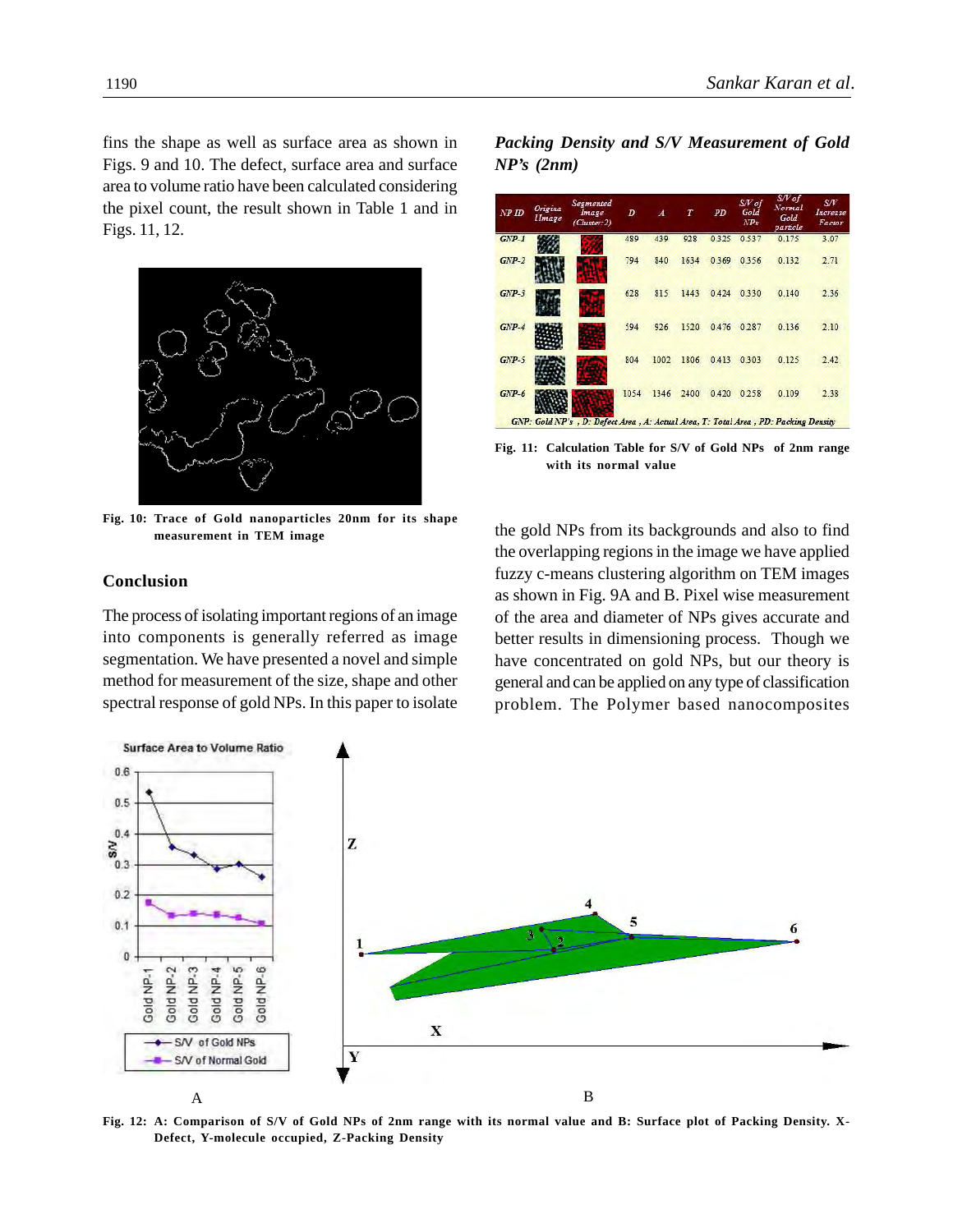

**Fig. 13: Proposed architecture of NPs in process characterization**

preparation (Evans *et al*., 2006; Park *et al*., 2012) offer the advantage of (a) a cluster or atomic level control, and (b) an efficient scale up for processing and production has a lot of potential application in nano structured material preparation. Here the size and shape of the nanoparticles are measured using fuzzy based clustering and shape analysis and gives better results. The high degree of particle size and shape measurement in the nm range suggest a successful application of this method to conclude the signature of (Walls *et al*., 1985; Chu, 2002) occurring in the nano particles, realization of colour filters, UV absorbers with particularly interesting performances. These values may be used as the input of Artificial Neural Networks (ANN) to characterized the synthesis process of gold NPs as proposed in Fig. 13. The ANN offers a successful tool for NPs preparation analysis and modeling. The flexibility offered by the choice of different polymeric agents as a future element of interest towards future advances in nanooptical and nano-bio applications.

### **Acknowledgement(s)**

We are thankful particularly to all engineers and Staff of Institute of Cybernetics Systems and Information Technology (ICSIT), all our colleagues at the Biological Science Division, Indian Statistical Institute, Kolkata and Department of Radiophysics and Electronics, Calcutta University, Kolkata.

#### **References**

- Andersen E S, Dong M, Nielsen M M, Jahn K, Subramani R, Mamdouh W, Golas M M, Sander B, Stark H, Oliveira C L, Pedersen J S, Birkedal V, Besenbacher F, Gothelf K V and Kjems J (2009) Self-assembly of a nanoscale dna box with a controllable lid *Nature* **459** 73-6
- Bagchi D (2013) *Bio-Nanotechnology : A Revolution in Food, Biomedical and Health Sciences,* Chichester, West Sussex, Wiley-Blackwell
- Burello E and Worth A (2011) Computational nanotoxicology: predicting toxicity of nanoparticles *Nat Nano* **6** 138-139
- Candeloro P, Tirinato L, Malara N, Fregola A, Casals E, Puntes V,

Perozziello G, Gentile F, Coluccio M L, Das G, Liberale C, De Angelis F and Di Fabrizio E (2011) Nanoparticle microinjection and raman spectroscopy as tools for nanotoxicology studies *Analyst* **136** 4402-8

- Chu S (2002) Cold atoms and quantum control *Nature* **416** 206- 10
- Donaldson K, Stone V, Tran C L, Kreyling W and Borm P J (2004) Nanotoxicology *Occup Environ Med* **61** 727-8
- Douglas S M, Dietz H, Liedl T, Hogberg B, Graf F and Shih W M (2009) Self-assembly of dna into nanoscale threedimensional shapes *Nature* **459** 414-8
- Drexler E (1991) *Nano Systems: Molecular Machinery,*